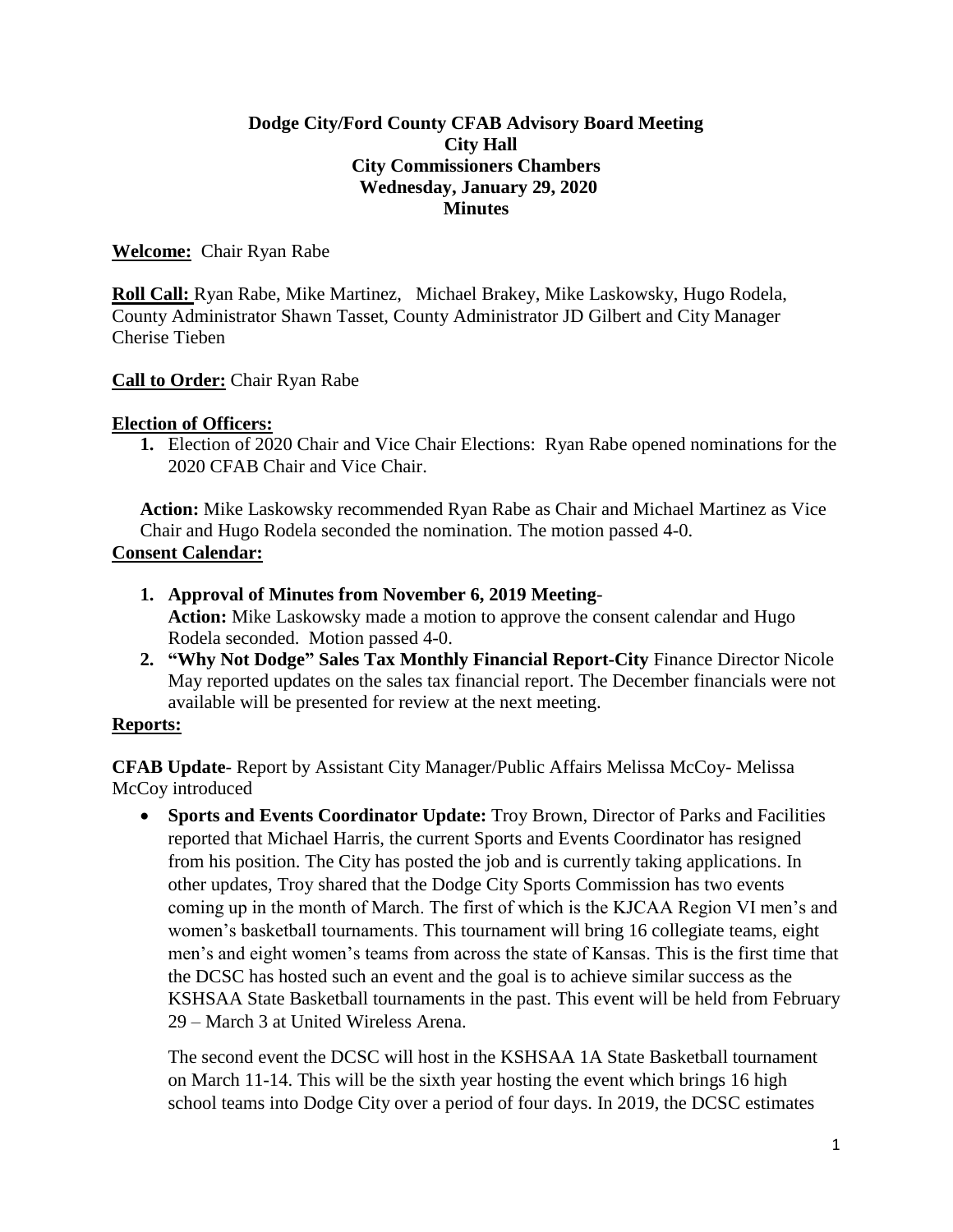that there were nearly 4,000 attendees over the four-day tournament including family members, athletes and single day attendees.

- Troy Brown also reported that the 2020 baseball/softball tournament season will consist of 11 youth tournaments including a total of five sanctioned events. On the baseball side, there will be eight total tournaments (five baseball only) with three sanctioned events. Troy reported that the Sports and Events Coordinator has worked with other sports directors in western Kansas to create a six tournament circuit between Dodge City, Great Bend and Hays to draw teams to the region.
- Troy Brown, shared that he and the Sports and Events Coordinator assisted Dodge City Youth Soccer with acquiring an indoor facility for indoor soccer. USD 443 partnered with Youth Soccer and the City by providing the new indoor soccer facility at Dodge City High School. In addition to Dodge City youth, participants come from Garden City, Liberal and some communities in Texas to compete in games and tournaments.
- Melissa McCoy provided an update on the recent meeting with representatives from the High Plains Youth Hockey Association to discuss the end of the season and plans for 2020-2021. The Association is interested in what efforts can be made to extend the season and City and Arena staff are reviewing this request.
- Board Member Terms: Melissa McCoy reviewed the CFAB board members terms. Michael Brakey and Hugo Rodela's terms end in January 2020. Michael Brakey has expressed interest in serving a second term and Hugo Rodela is willing to serve his first three year term since he completed a vacant term for Paul Yaroslaski that ended in January 2020. These re-appointments will be presented to the City and County Commissions at their second meeting in February for approval.
- 2020 Organizational Funding MOUs: The majority of the signed memorandums of understanding have been received by staff from the grant recipients. Staff will take these documents for the Mayor and Ford County Chairman's signature as soon as she has received the remaining MOU's.

# **Unfinished Business:**

**1**. There was no unfinished business.

# **New Business:**

1. CFAB Logo-Report by Abbey Martin, Public Information Officer- Abbey Martin presented a draft of a CFAB logo based on the original logo that was used on signage for the construction of the Why Not Dodge sales tax projects. The logo will be utilized for banners for sporting events at the different facilities and for documents that may be used in conjunction with the sales tax projects. The board did not have any changes and the consensus was that staff can utilize the logo to promote the Why Not Dodge projects.